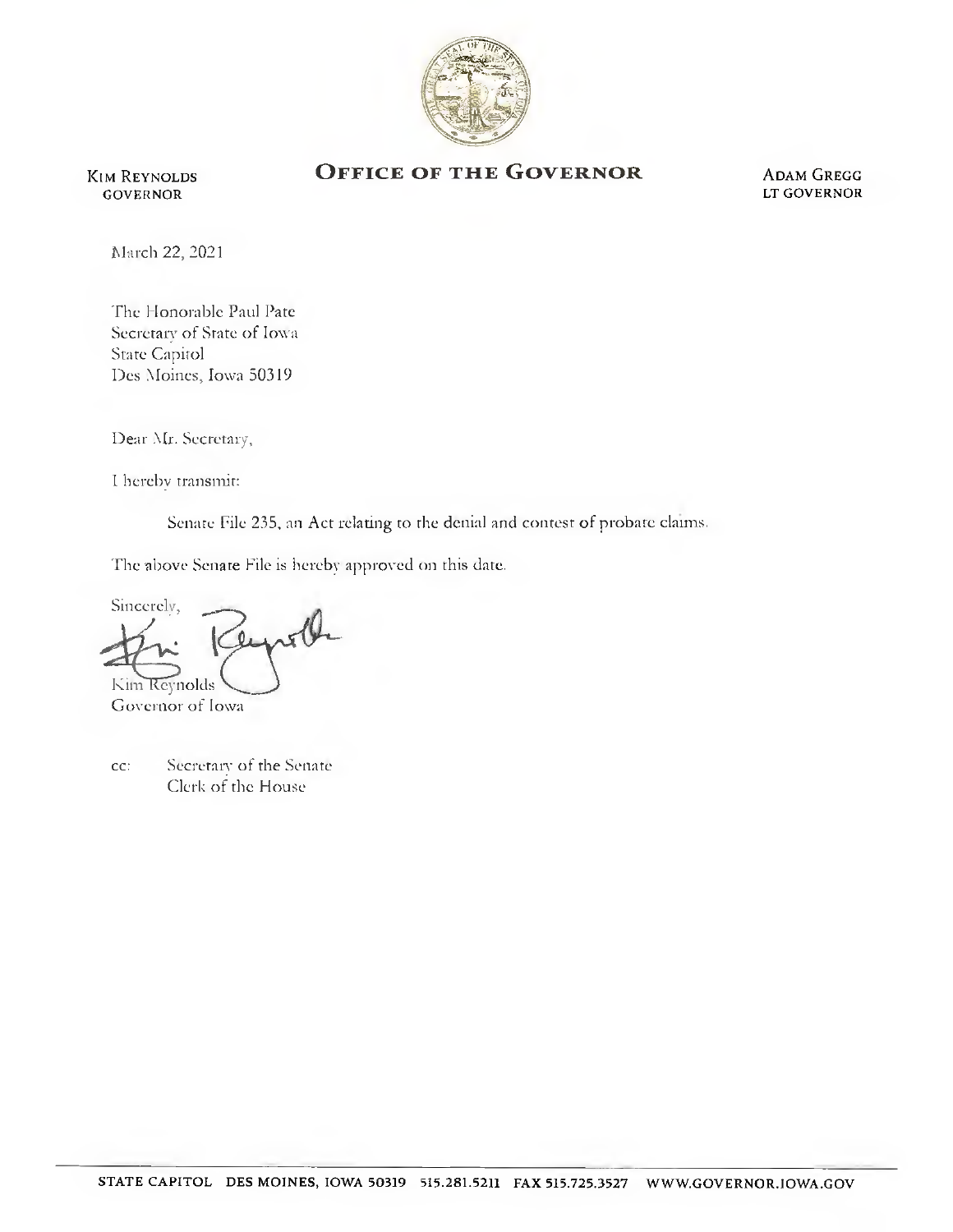

Senate File 235

## AN ACT

RELATING TO THE DENIAL AND CONTEST OF PROBATE CLAIMS.

BE IT ENACTED BY THE GENERAL ASSEMBLY OF THE STATE OF IOWA;

Section 1. Section 633.438, Code 2021, is amended to read as follows:

633.438 General denial of claims.

Where a claim has been filed, but not admitted in writing by the personal representative before a request for hearing has been given as hereinafter provided, the claim shall be considered as generally denied by the personal representative without any pleading on behalf of the personal representative.

Sec. 2. Section 633.440, Code 2021, is amended to read as follows:

633.440 Contents of notice of disallowance.

Such a notice of disallowance shall advise the claimant that the claim has been disallowed and will be forever barred unless the claimant shall within twenty days after the date of mailing the notice, file a request for hearing on the claim with the clerk-and mail a copy of such request for hearing to the personal representative and the attorney of record, if any, by certified mail.

Sec. 3. Section 633.442, Code 2021, is amended to read as follows:

633.442 Claims barred after twenty days.

Unless the claimant shall within twenty days after the date of mailing the notice of disallowance, file a request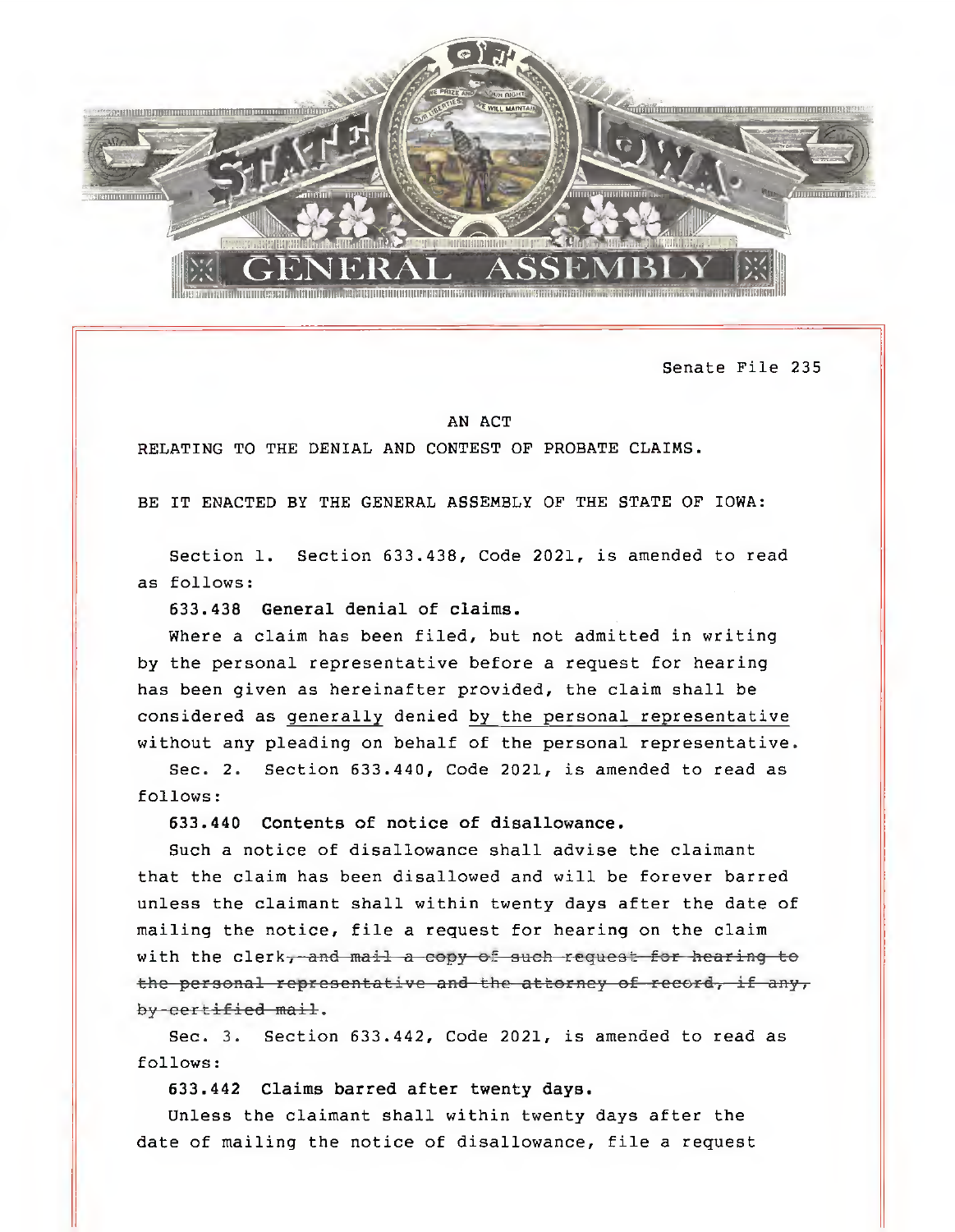Senate File 235, p. 2

for hearing with the clerk and mail a copy of the request for hearing to the personal representative and to the attorney of record, if any, the claim shall be deemed disallowed, and shall be forever barred.

Sec. 4. Section 633.443, Code 2021, is amended to read as follows:

633.443 Request for hearing by claimant.

At the time of the filing of a claim against an estate, or at any time thereafter prior to the time that the claim may be barred by the provisions of section 633.442, or the approval of the final report of the personal representative after notice to the claimant, the claimant may file a request for hearing with the clerk, and mail a copy of the request for hearing to the personal representative and attorney of record, if any.

Sec. 5. Section 633.444, Code 2021, is amended to read as follows:

633.444 Applicability of rules of civil procedure.

Within twenty days from the filing of the request for hearing on a claim/ the personal representative shall move or plead to said claim The personal representative shall file a pre-answer motion or answer to a claim within twenty days from the filing of the request for hearing on the claim in the same manner as though the claim were a petition filed in an ordinary action, and thereafter, all provisions of law and rules of civil procedure applicable to motions, pleadings and the trial of ordinary actions shall apply; provided, however, that a restatement of such claim shall not be barred by the provisions of section 633.410.

Sec. 6. Section 633.447, Code 2021, is amended to read as follows:

633.447 Trial and hearing.

The trial of a claim and the offsets or counterclaims, if any, shall be to the court without a jury. However, the court may, in its discretion, either on its own motion or upon the motion of any party, submit the matter to a jury. In the event that the amount of the claim or a counterclaim exceeds the sum of three hundred dollars stated in section 631.1, subsection 1, either party shall be entitled to a jury trial, if a written